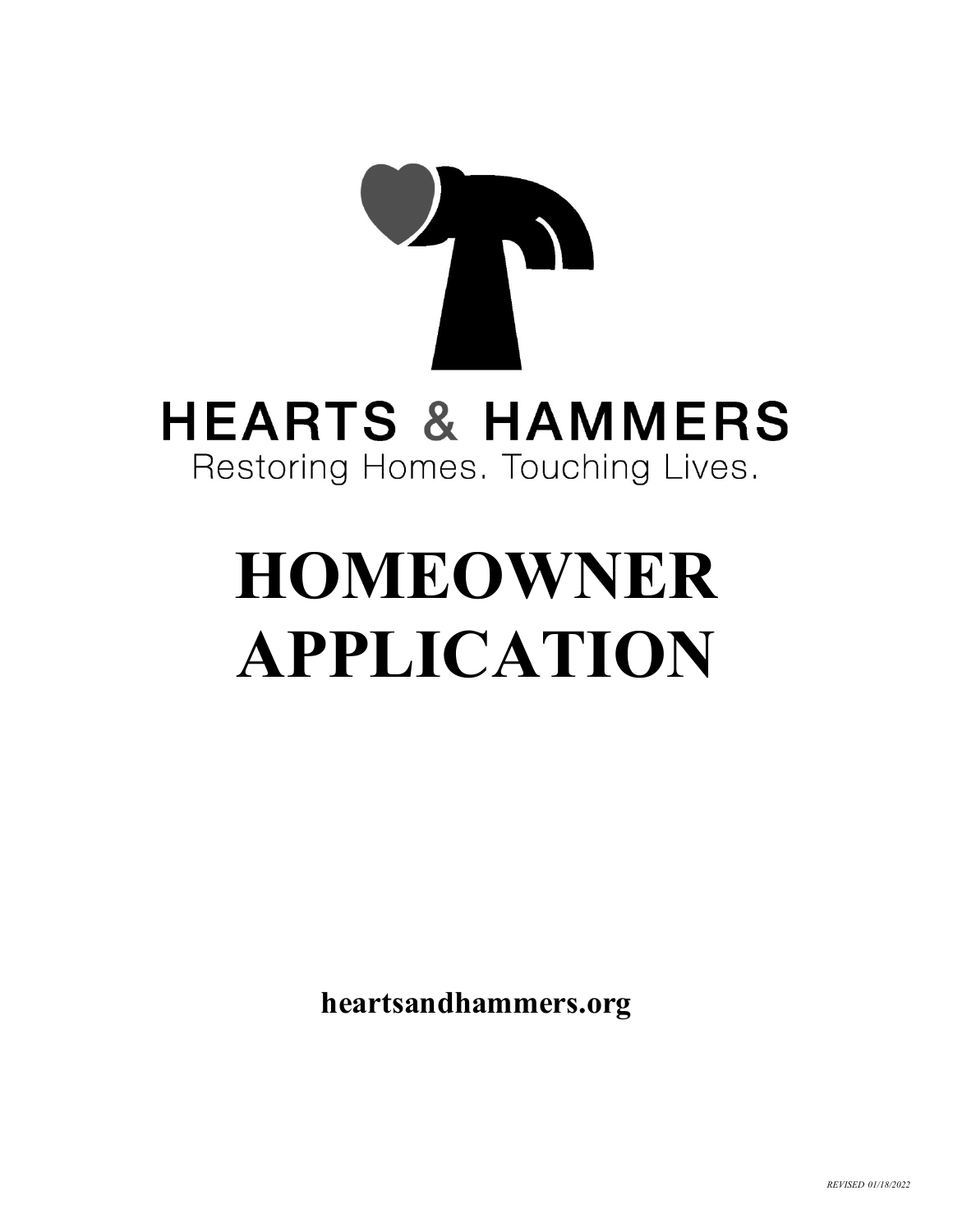### **INSTRUCTIONS**

- 1. Review eligibility requirements to determine if you qualify.
- 2. Complete and sign application. Applying does not guarantee your home will be selected.
- 3. Return completed application to: **Hearts & Hammers Attn: Dallas Home Selection Committee 2603 Fairview Ave. N. St. Paul, MN 55113**

### **ELIGIBILITY REQUIREMENTS**

- 1. You must currently live in and own a single-family residence for at least 6-months within the city limits of Dallas, TX, and intend to live in this home for at least the next two years. (Will need a copy of property deed)
- 2. You must be at least 60 years old, a Disabled Individual, or a Veteran of the United States Armed Forces or their Surviving Spouse. *\*Disabled Individuals under 60 yrs of age; please provide a Medical Statement of Disability with your application.*
- 3. Your total household gross income (from all sources) must not exceed:

| Household size:        |                  |                                     |                  |  |
|------------------------|------------------|-------------------------------------|------------------|--|
| Monthly/Yearly Income: | \$4,541/\$54,550 | $$5,196/\$62,350$ $$5,845/\$70,150$ | \$6,492/\$77,900 |  |

If you have more than 4 residents in the home please call as at  $651-636-0797 X1$  to find out the income guidelines.

\*\**Note: Homes will be considered based on the availability of volunteers, materials, and scope of work.*

# **WHAT WE DO:**

Home improvements consists of exterior work. Work may include:

- Exterior Painting
- Caulking/Weather-Stripping
- Repair or Partial Replacement Damaged Siding, Fascia, or Trim
- Accessibility Ramp
- Railings Repair
- Stair/Walkway Repair
- Gutter Repair
- Deck/Porch Repair
- Landscape Renewal

The purpose of this work is to restore the character of the home and the surrounding neighborhood and to improve the home's safety and security. Volunteers do not provide any interior refurbishment, major electrical work, or plumbing services.

Unless you give us permission to share information with other non-profit aid organizations, your application *will be kept confidential* and will be used solely for the purpose of evaluating the acceptability of your home for repairs or refurbishment by Hearts & Hammers.

**If you have questions regarding the application process or your eligibility, please call Hearts & Hammers at 651-636-0797.**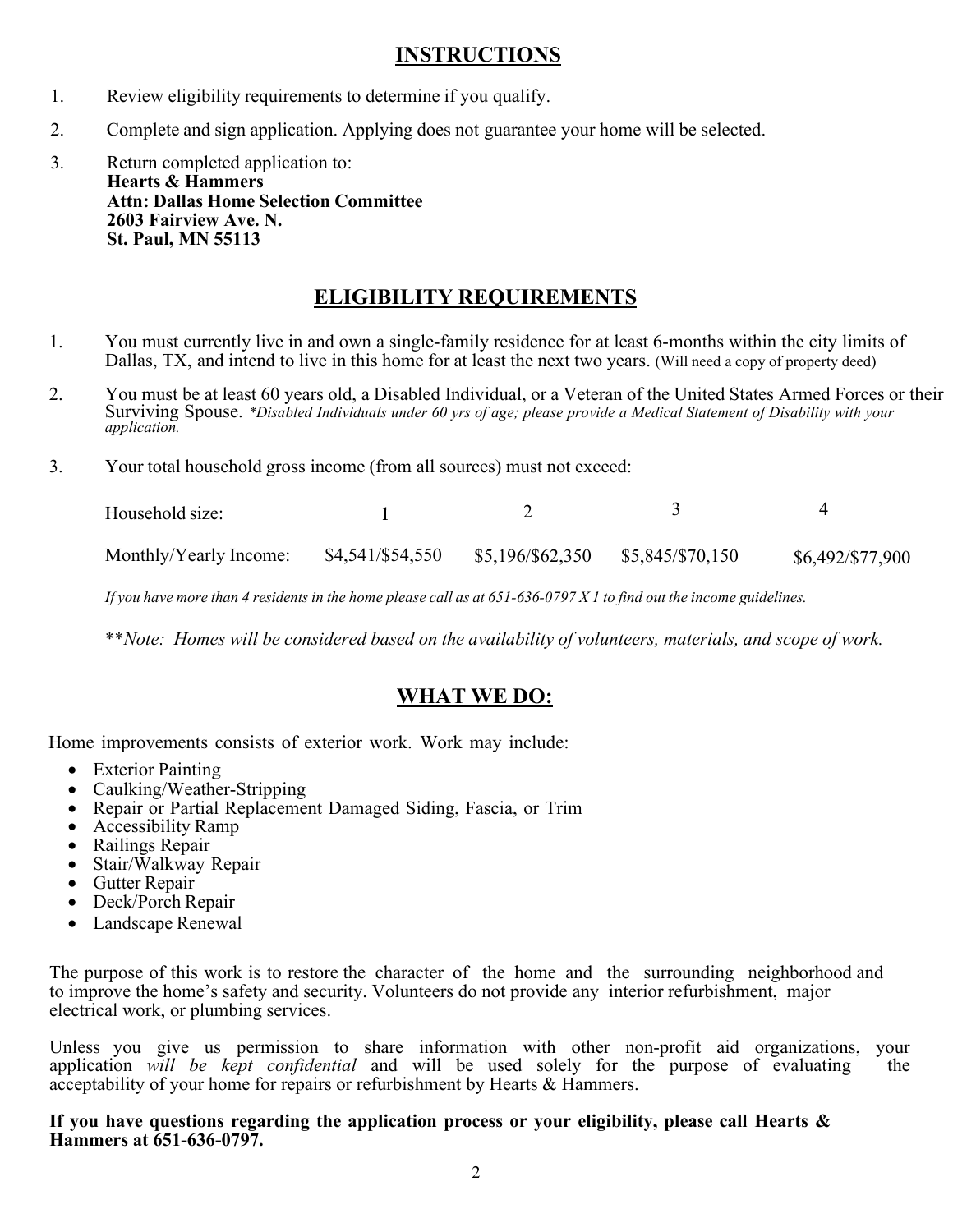# **HOMEOWNER APPLICATION**

(Applying does not guarantee your home will be selected)

| Name of Applicant #1:                                                                                                                                                                                                                                                                                                                                                                                                                                                                                                                                                                                                                                                                                                                                                                                                                                                                                     |                                                                                                                                                                                                                                                    |                                                                     |                                                                                                                        |                                                                       |  |
|-----------------------------------------------------------------------------------------------------------------------------------------------------------------------------------------------------------------------------------------------------------------------------------------------------------------------------------------------------------------------------------------------------------------------------------------------------------------------------------------------------------------------------------------------------------------------------------------------------------------------------------------------------------------------------------------------------------------------------------------------------------------------------------------------------------------------------------------------------------------------------------------------------------|----------------------------------------------------------------------------------------------------------------------------------------------------------------------------------------------------------------------------------------------------|---------------------------------------------------------------------|------------------------------------------------------------------------------------------------------------------------|-----------------------------------------------------------------------|--|
|                                                                                                                                                                                                                                                                                                                                                                                                                                                                                                                                                                                                                                                                                                                                                                                                                                                                                                           |                                                                                                                                                                                                                                                    |                                                                     |                                                                                                                        |                                                                       |  |
| Address: Neighborhood: Neighborhood: Neighborhood: Neighborhood:                                                                                                                                                                                                                                                                                                                                                                                                                                                                                                                                                                                                                                                                                                                                                                                                                                          |                                                                                                                                                                                                                                                    |                                                                     |                                                                                                                        |                                                                       |  |
| City: City: Current County: City: County: County:                                                                                                                                                                                                                                                                                                                                                                                                                                                                                                                                                                                                                                                                                                                                                                                                                                                         |                                                                                                                                                                                                                                                    |                                                                     |                                                                                                                        |                                                                       |  |
|                                                                                                                                                                                                                                                                                                                                                                                                                                                                                                                                                                                                                                                                                                                                                                                                                                                                                                           |                                                                                                                                                                                                                                                    |                                                                     |                                                                                                                        |                                                                       |  |
|                                                                                                                                                                                                                                                                                                                                                                                                                                                                                                                                                                                                                                                                                                                                                                                                                                                                                                           |                                                                                                                                                                                                                                                    |                                                                     |                                                                                                                        |                                                                       |  |
|                                                                                                                                                                                                                                                                                                                                                                                                                                                                                                                                                                                                                                                                                                                                                                                                                                                                                                           |                                                                                                                                                                                                                                                    |                                                                     |                                                                                                                        |                                                                       |  |
| <b>Eligibility</b><br>Are you 60 years of age or older $\Box$ Yes $\Box$ No<br>Disabled Individual in Home?□Yes, over 60 yrs old □Yes, under 60 yrs old / Medical Statement Attached<br>Are you a Veteran of The United States Armed Forces QYes Q No or Surviving Spouse QYes Q No<br>Household<br>Others Living in Your Home: Number of Dependents/Children and Ages: ________________________________<br>Monthly Income Calculation: please send along proof of income (W2s, current soical security, pension, ETC.)<br>Social Security (all household members) $\frac{\sqrt{2}}{2}$ + Salaries $\frac{\sqrt{2}}{2}$ + Rental Income $\frac{\sqrt{2}}{2}$ +<br>Other Income \$___________= TOTAL GROSS MONTHLY INCOME \$<br>Do you still have a mortgage: $\Box$ Yes/Current Mortgage statement attached $\Box$ No<br><b>Demographic (Optional)</b> $\Box$ American Indian/Alaskan Native $\Box$ Asian |                                                                                                                                                                                                                                                    |                                                                     | □Black/African American                                                                                                | $\Box$ No<br>Number of Renters, Roommates, etc:                       |  |
| $\Box$ Choose Not to Answer $\Box$ Native Hawaiian/Other Pacific Islander $\Box$ Hispanic/Latino $\Box$ White/Caucasian<br><b>House Information</b>                                                                                                                                                                                                                                                                                                                                                                                                                                                                                                                                                                                                                                                                                                                                                       | <b>House Exterior</b>                                                                                                                                                                                                                              |                                                                     |                                                                                                                        | <b>Garage Exterior</b>                                                |  |
| Place a large "X" over the house (below) which<br>most resembles the size of your house.<br><u> እማ</u><br>Ō<br>8 B<br>8 B<br>$\Box$<br>$\Box$ [<br>$\Box$<br>$\Box$ $\Box$<br>1½ Story<br>1 Story<br>2 Story<br>$2\ \%$ Story<br>Year Purchased: Year Built:<br>Last Painted: Square Feet:<br>Parts of house and garage that need painting:                                                                                                                                                                                                                                                                                                                                                                                                                                                                                                                                                               | Siding<br>$\Box$ wood<br>$\Box$ brick<br>$\Box$ shakes<br>$\Box$ stucco<br>$\Box$ asbestos<br>slate<br>$\Box$ aluminum<br>$\Box$ vinyl<br>Repairs needed on the exterior:                                                                          | Trim<br>$\Box$ wood<br>$\Box$ aluminum $\Box$ brick<br>$\Box$ vinyl | Siding<br>$\Box$ wood<br>$\Box$ shakes<br>$\Box$ stucco<br>$\Box$ asbestos<br>slate<br>$\Box$ aluminum<br>$\Box$ vinyl | Trim<br>$\Box$ wood<br>$\Box$ aluminum<br>$\Box$ vinyl<br>□ No Garage |  |
| $\Box$ House siding<br>$\Box$ House trim<br>$\Box$ Doors and windows<br>$\Box$ Garage siding<br>$\Box$ Garage trim<br>$\hfill\Box$ Garage doors and windows<br>$\Box$ Other                                                                                                                                                                                                                                                                                                                                                                                                                                                                                                                                                                                                                                                                                                                               | $\Box$ Caulking/Weatherstripping<br>□ Repair/Partial Replacement of Siding, Fascia, or Trim<br>$\Box$ Accessibility Ramp<br>□ Deck/Porch Repair<br>Stair or Walkway Repair<br>□ Landscape Renewal<br>$\Box$ Gutter Repair<br>$\Box$ Railing Repair |                                                                     |                                                                                                                        |                                                                       |  |